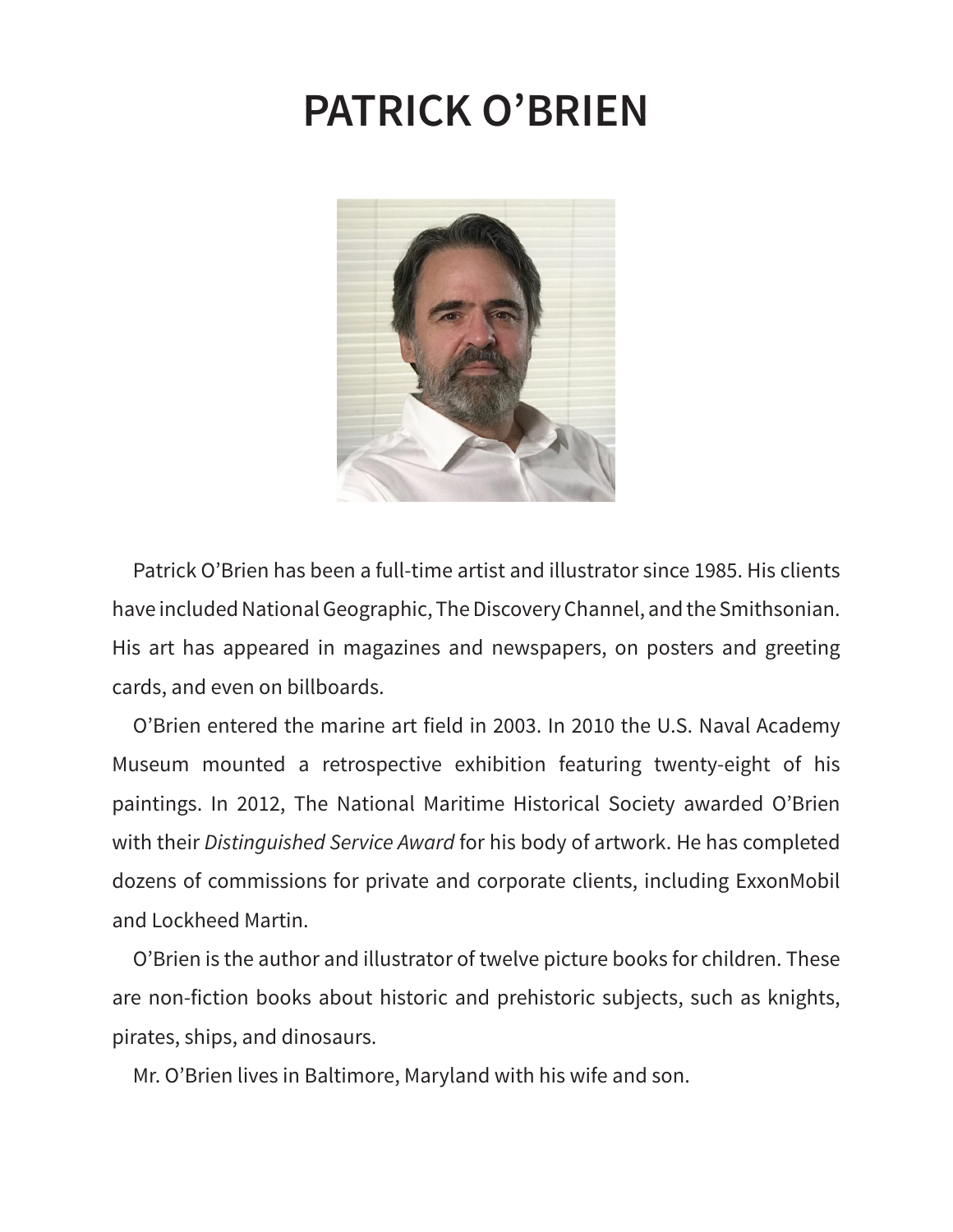# **PATRICK O'BRIEN**

#### **AWARDS:**

2012 *Outstanding Service Award* Awarded by The National Maritime Historical Society for O'Brien's body of artwork.

2010 *Museum Purchase Award* The Mystic Seaport Museum in Mystic, CT

2003 and 2010 *Award of Excellence* The International Marine Art Exhibition at Mystic Seaport

#### **SOLO EXHIBITIONS:**

2010 *The Maritime Art of Patrick O'Brien* at The U.S. Naval Academy Museum

2008 *New York in the Age of Sail; Paintings by Patrick O'Brien* in Manhattan at The Union League Club

2008 *New Paintings by Patrick O'Brien* at The Annapolis Marine Art Gallery in Annapolis, MD

2016 *The Artwork of Patrick O'Brien* at The Icon Gallery in Alexandria VA

2007 *The Civil War at Sea: Paintings by Patrick O'Brien* at Skipjack Nautical Gallery in Portsmouth, VA